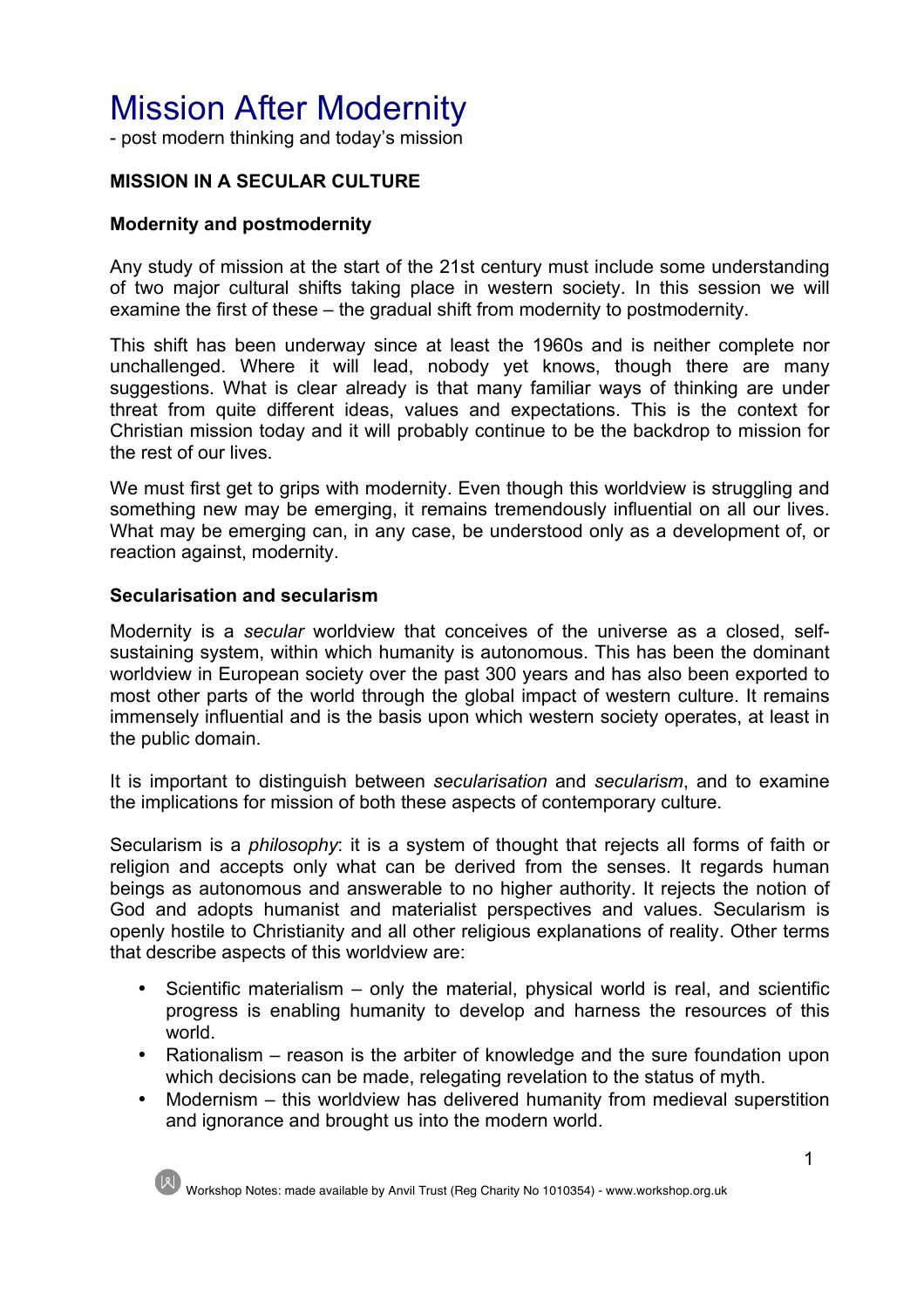Secularisation is a *process* – Os Guinness explains it in this way: 'The process through which, starting from the centre and moving outward, successive sectors of society and culture have been freed from the decisive influence of religious ideas and institutions'. This process is not necessarily hostile to Christianity and other religions, but indifferent; religion is simply regarded as peripheral.

Secularisation is, of course, integrally connected to secularism, but the two are not the same. We may choose to reject secularism as a satisfactory way of interpreting reality. The process of secularisation, however, is observable and undeniable: we live in a vastly different culture from the medieval era; we are caught up in an ongoing process of cultural change that removes religious beliefs, practices and institutions from a predominant position in society; and we are influenced by this process in every aspect of our lives.

*Question*: Secularism is hostile to Christianity, whereas secularisation is indifferent. But which is more dangerous to the churches – secularisation or secularism? Why?

## **From sacral to secular**

The alternative to a secular society is a *sacral* society, where all aspects of life are imbued with religious significance. In a sacral society, church and state are not really separate, although they may operate through different organisations, and church and society are not distinct. Being born into a sacral society means adopting the religion of that society. Three examples of sacral societies are:

- Primal societies whose members have animistic beliefs and where spirits inhabit everything and influence human life at every level.
- Europe under Christendom from the 5th century to at least the 16th century, where Christianity was the religious glue holding society together.
- Modern Islamic states that resist secularisation and insist on Islamic law being enforced.

Sacral societies have some very significant strengths:

- A sacral society is a unified culture where life is not compartmentalised and where everyone is operating within a shared framework of meaning and values.
- In a sacral society everyone belongs to one another and functions within a system where there is agreement on fundamental issues of morality, religion and purpose.
- A sacral society is a stable and secure environment.

But there are also some serious weaknesses:

• Sacral societies are generally characterised by a high degree of superstition and fear, since one of the main uses of religion in such a society is to uphold the status quo and discourage freethinking.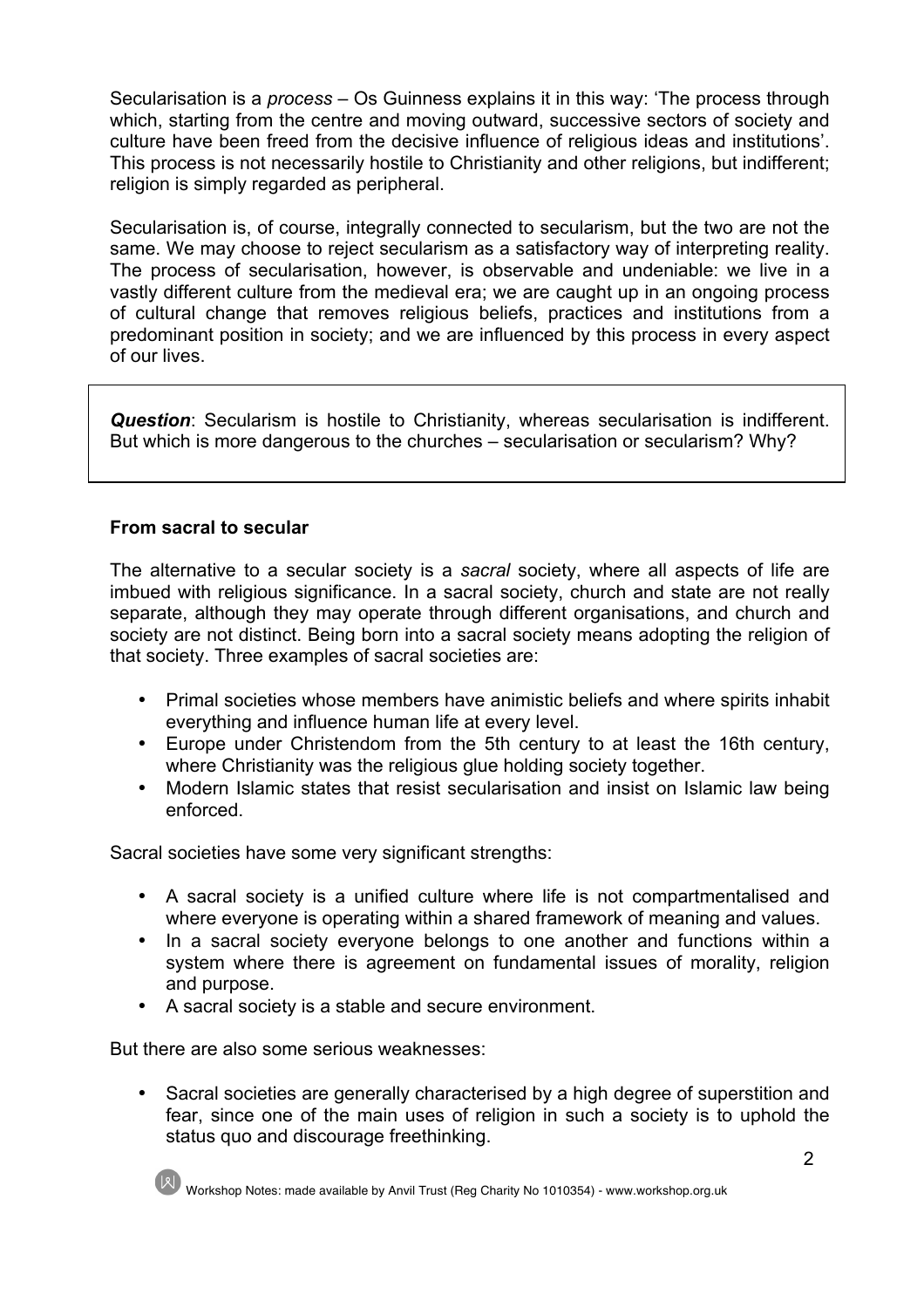- A sacral society often operates as a totalitarian system that oppresses the powerless.
- A sacral society values uniformity very highly and cannot tolerate dissent.
- Although the religion that rules such a society is all-pervasive, it may also be essentially nominal for most members of society.

Secularisation gradually erodes the authority of the religion of a sacral society, destroys the 'sacred canopy' – the overarching explanation of reality under which members of that society have lived – and challenges the worldview upon which a sacral society is built. From the perspective of mission, this process can be seen as:

- A positive development (removing superstition and oppression, exposing nominality).
- A negative development (a move away from religious awareness within society and towards compartmentalisation).
- Bringing mixed results (a social trend that presents new challenges and new opportunities).

Lest we too quickly regard the process of secularisation as negative, we need to ask whether we would prefer to live under medieval Christendom or an Islamic regime. We need also to reflect on the fact that, in some parts of the world, the arrival of Christianity has been a major *cause* of secularisation. The use of western medicines to cure diseases and western techniques to improve agricultural yield introduces some of the fruits of a secularised society into another culture and presents a major challenge to its worldview, where healing and good harvests were thought to be the results of the favour of spiritual forces.

The shift from a sacral to the secular society within Europe happened in stages, separate enough to differentiate, but overlapping and reinforcing each other:

- The Renaissance (14th to 16th centuries) was a significant intellectual awakening that began to ask all kinds of new questions. It shifted the focus of attention from God and eschatology to questions about this world. It rediscovered ideas and perspectives from before and beyond Christendom and involved renewed study and investigation of the natural world. Rather than accepting theological explanations, non-sacral explanations were sought.
- The Reformation (16th century), although essentially a religious phenomenon and not in itself a threat to Christendom, assisted the process of secularisation by challenging the unity of society, and encouraging critical judgment.
- The Enlightenment (18th century), a further intellectual movement, emphasised reason, observation and experimentation as the way to discover truth, relying on human abilities rather than revelation. Though most of the Enlightenment thinkers continued to operate within a Christian framework of thought, their methods and principles laid the foundations for the emergence of a modern, secular society. The rise of science and our reliance on its discoveries are key components in a secular society. The Enlightenment marks the transition from the sacral medieval worldview to the modern secular worldview.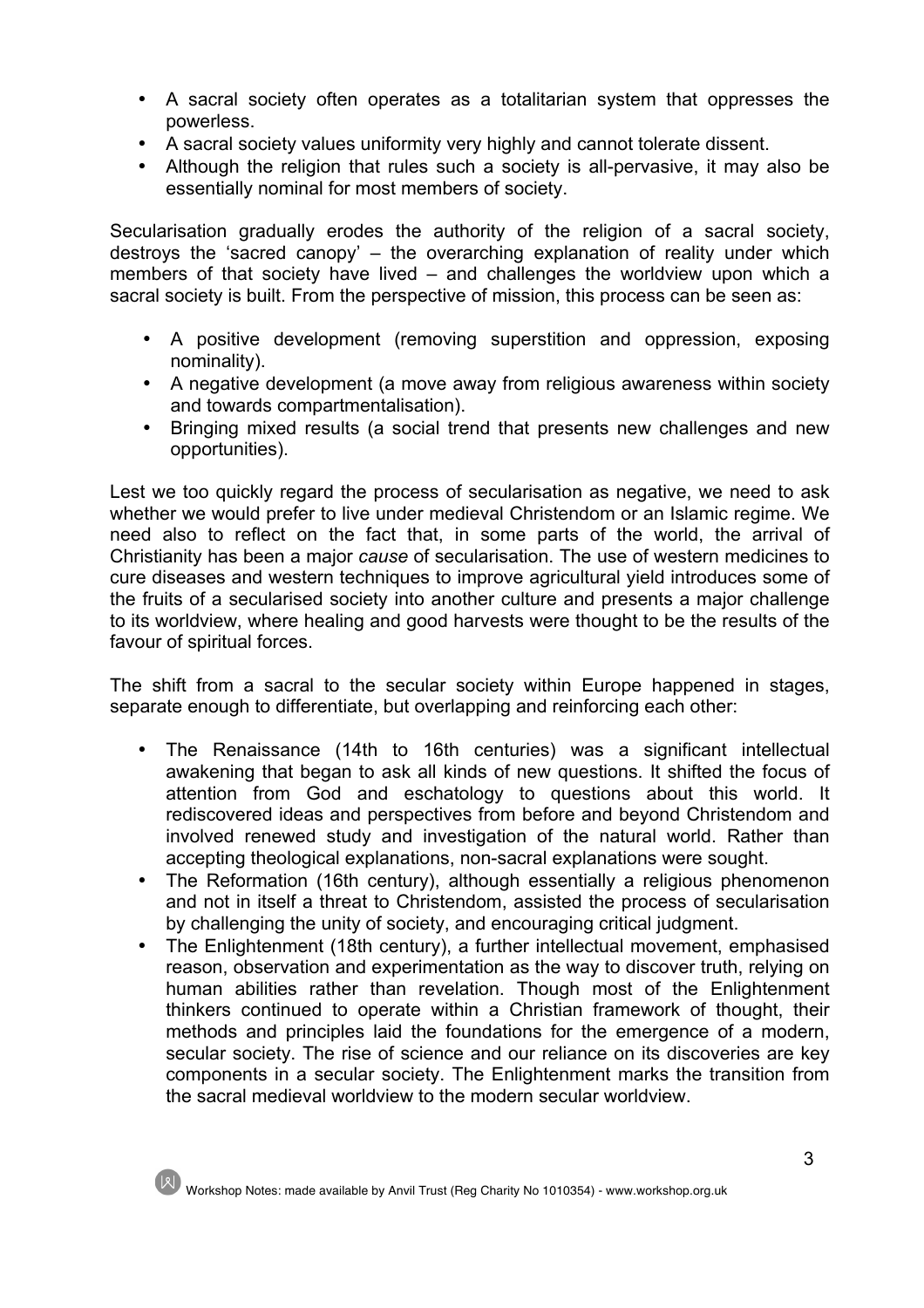• Industrialisation and urbanisation (18th to 20th centuries) have enhanced this process, by separating people from the natural world and locking many into a man-made environment, detaching them from community and pushing them into increasing individualism.

The main convictions of the secular worldview include:

- Reason is the only sure basis for knowledge and decision-making.
- Objectivity is possible because subject and object are separate.
- The world operates through the interplay of cause and effect.
- Progress, development and modernisation are worthy and achievable goals: all problems are in principle solvable.
- There is a difference between facts and values only scientifically established facts can be trusted; values are unreliable, matters of opinion only.
- People are regarded as free and autonomous individuals.

A central feature of secularisation is the dominance of materialism and consumerism within contemporary society. If spiritual values are marginalised, material things are not surprisingly accorded greater significance. A clear indication of this is the extent to which economics dominates public and political debate and is regarded as one of the defining factors in personal fulfilment. It has been suggested that shopping is the main cultural pursuit of Western society, and that the Enlightenment dictum – '*Cogito ergo sum*' (I think, therefore I am) – has been replaced by 'Tesco *ergo sum*' (I shop, therefore I am)! Shopping malls, it is argued, are the new cathedrals of a secular society, accompanied by services for all the family and piped music to create the right atmosphere – shopping is no longer just functional, but a holistic experience.

# **Secularisation and religion**

Secularisation has had a number of effects on the role of religion within European society and the way in which religious beliefs are practised.

- There has developed a clear separation between *private* and *public* domains. Life is now compartmentalised rather than unified. In a secular society, religion is still acceptable in the private domain but not in the public domain: it can affect personal decisions and family relationships, but it may have no decisive influence on legislation, foreign policy, public morality or corporate issues.
- Pluralisation is a consequence of the process of secularisation. There is no longer a shared worldview but a multiplicity of options – religious and nonreligious. In a secular society, provided such plurality is kept to the private domain, this does not cause problems. Consensus is achieved by not allowing any one worldview to dominate. The level of freedom and the scope of the private domain will vary from society to society.
- Religious views may be treated with respect or regarded as anachronistic, but there will be an assumption that these are neither to be imposed on others nor to contribute significantly to public debate. The church may still be regarded with some affection, but at the expense of functioning primarily as a ceremonial or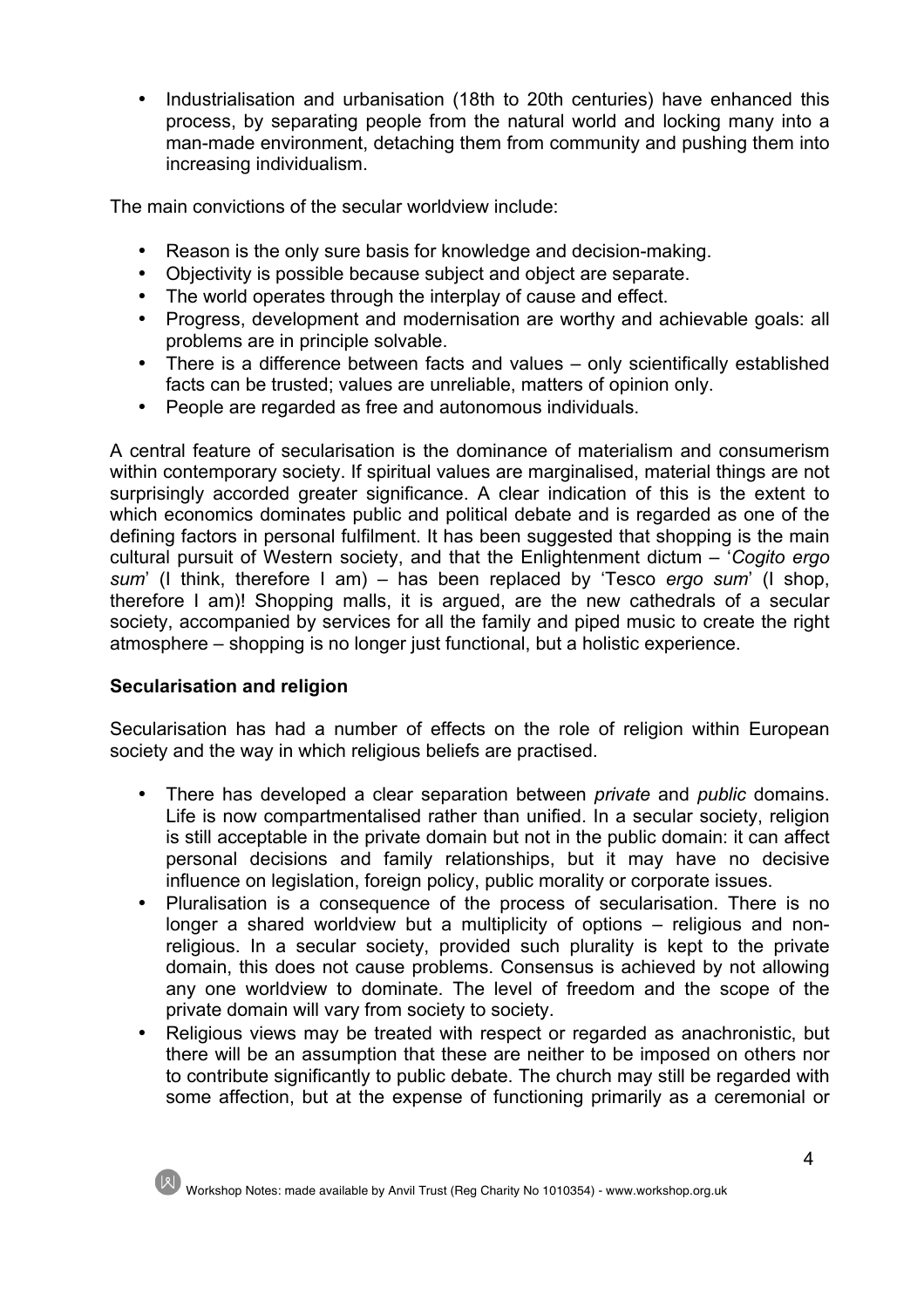historical anomaly. Or it may be marginalised and trivialised, treated both by its members and others as a club for those interested in such things.

Churches that have not recognised what is happening – or have given up the struggle to engage in the kind of mission that challenges this worldview and insist that all aspects of life have religious significance – may unwittingly allow secularisation to impact their own communities and activities:

- The church may accept the dichotomy between the public and private domains, embrace privatisation and restrict its activities to the private sphere, concentrating on personal rather than social morality, on family and church issues rather than social issues. In its teaching, it may avoid public issues or teach, explicitly or implicitly, that certain principles (such as those in the Sermon on the Mount) apply to personal relationships but not to public policy. It may measure commitment in terms of local church involvement, rather than missionary engagement with the wider culture. And it may restrict the meaning of evangelism to a recruitment drive for new members.
- The church may adopt secular models and techniques without recognising or questioning their underlying secular assumptions, such as the use of marketing and management principles, or the demand for numerical growth. It may be important also to question the extent to which materialism has invaded the churches: the emphasis on church buildings; the amount of money spent on repairing, upgrading or building new church buildings; the tendency to avoid discussing issues of lifestyle; unthinking reliance on technology; and the invasion of prosperity teaching. It is not that all of these developments are necessarily wrong in themselves, or that churches should not adopt contemporary practices and make use of the benefits of secularisation, but it is crucial that churches engage critically with the secular assumptions that underlie many of them.
- The church may marginalise the spiritual dimension of its own life and message and become enslaved to secular assumptions. Belief in the miracle of the resurrection may be accompanied by disbelief in contemporary miracles. Selfhelp programmes may usurp the place of prayer. The church may become powerless to engage with the spiritual forces that secularism denies exist – but which have not thereby been removed from a secular society.

*Question*: Examine your own church in light of the above three points. What evidence can you find that the church has resisted secularisation or succumbed to this?

The last point – about the marginalising of the spiritual dimension of church life – is of considerable significance for mission in a context where there are many indications that the secular worldview is in serious trouble. Modernity is far from defunct and will continue to form a major component of our contemporary mission context into the foreseeable future. But there are within our society many signs of a reaction against secularisation and of dissatisfaction with secularist perspectives. Because this process and its associated philosophy tends to marginalise certain important dimensions of

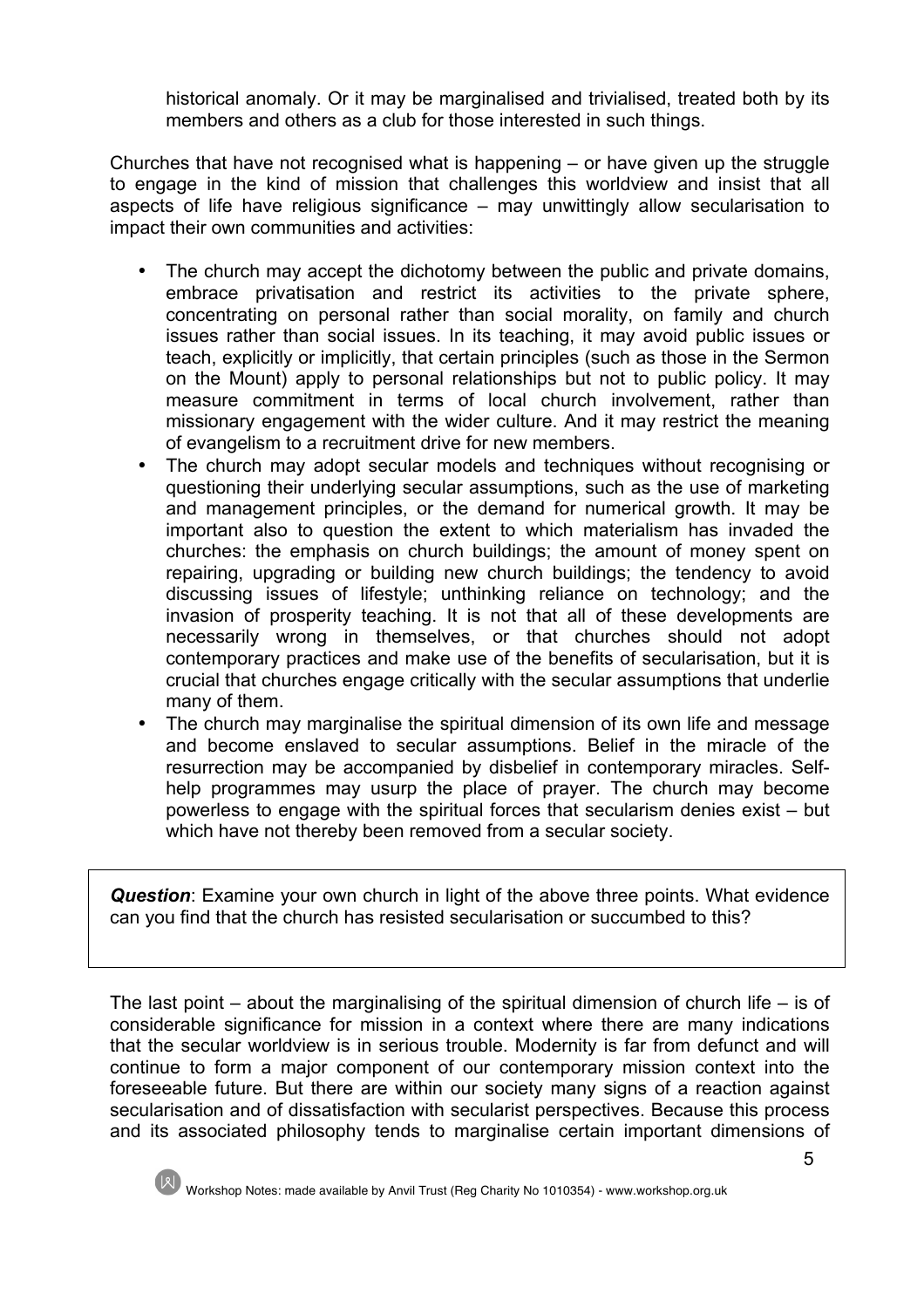human life and experience – such as love, purpose, meaning and spiritual experiences – it has been found unsatisfying by a growing number of people.

Religion has been making a remarkable comeback in Europe, even in the most aggressively secular societies. The political changes in Eastern Europe and the former Soviet Union have been accompanied by renewed interest in religious experience. In the West, too, there are signs of a religious renaissance. This comeback takes many forms, most of them not Christian:

- Interest in Eastern mysticism and meditation
- The emergence of the New Age movement
- The growth of cults and new religious movements
- Expressions of resurgent neo-paganism
- Widespread interest in Celtic culture and religious views
- The attraction felt by some westerners to Islamic ideas
- Pathways to religious experience marketed as 'secular' techniques
- Fascination with the occult.

None of these expressions of religion may be strong enough to challenge the basic secularity of our society or to produce a new form of sacral society, but a process of *desecularisation* appears now to be underway.

A major mission challenge facing the churches is that we are living in a period of social turbulence, where the processes of secularisation and desecularisation are both operating. We will need to find ways to communicate effectively both with those whose assumptions and values are secularist and with those who are interested in spirituality but regard the churches as secularised and impotent. No one approach – and probably no one local church – can engage successfully with both.

*Question*: How secular is your own country? Thinking of your friends and relatives, which of the processes of secularisation and desecularisation do you think are most influential in their lives?

## **Mission in a secular society**

Some of the implications for mission of living in a secular culture are:

- Secularisation is part of our mission context, so we will need to understand its impact on our society and its attractions if we are to engage with individuals and communities who accept – often without thinking – secular assumptions.
- As with all cultures, we will need to be discerning in our critique, recognising positive elements to affirm and negative elements to challenge. Secularisation has brought enormous benefits to contemporary society, but it also poses fundamental threats to human wellbeing.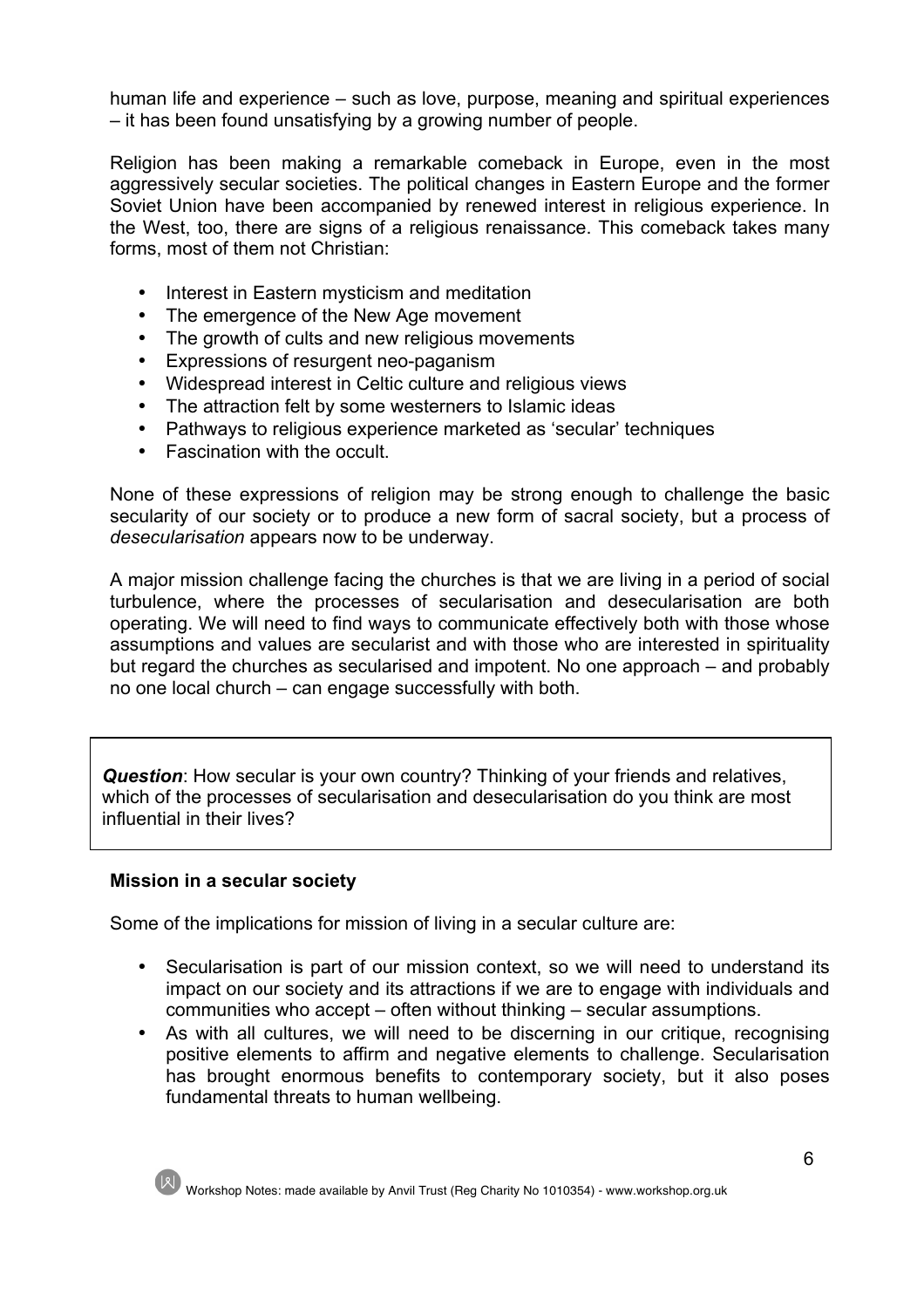- Secularisation may be difficult for us to detect because it is so pervasive and we have become so accustomed to it. It poses a significant threat to the church, which has already imbibed many secular perspectives.
- Secularism, on the other hand, although apparently more threatening, is relatively easy to detect and resist because it is explicitly antagonistic to faith.
- We will need to ask what is the good news for secular society and for individuals who are shaped by secularisation or espouse secularism.
- We will need also to think carefully about the role of the church in a secular culture, whether accepting a role in the private domain is adequate, and whether it is possible to proclaim the gospel as 'public truth' without endorsing a sacral society.

What are secularists like? It is important not to see those who operate on secular assumptions as uniform. A number of different positions have been suggested:

- Aggressive secularists: these are hostile towards the church, who regard religion in any form as promoting harmful superstitions and distracting attention from the real problems society faces and the secular solutions that must be found. They may well be active promoters of secular philosophies.
- Mere secularists: these are indifferent towards religion and the church; since they regard these as irrelevant, they tend to be neither supportive nor hostile.
- Pragmatic secularists: these are, on the whole, positive towards religion and church and may even regard themselves as Christians; they may be in favour of personal religion, as long as it does not intrude into the public domain, or of civic religion to give colour and dignity to ceremonial occasions. But religious values have little or no impact upon their own lives or beliefs.

Secularists may be intellectual and articulate. They may also function instinctively in line with social expectations without thinking through their beliefs. Secularists may be affluent and successful, or poor and powerless. Secularists may be unhappy or searching for meaning, as evangelists often assume; or they may be happy, fulfilled, caring, moral and living meaningful lives. Biblical teaching about human nature requires us to believe that there are areas of need and inadequacies within the worldview of a secularist – but it is important not to assume that these are recognised or deeply felt. It is worth noting also that secularism has impacted the diverse communities that make up contemporary society: there are secularists from Muslim, Hindu and Jewish backgrounds as well as those with a Christian heritage.

It has been claimed that the following are characteristics of many secularists:

- They have a negative view of church and religion and are often ignorant of basic Christian teaching.
- They are oriented towards this life rather than concerned about death.
- They are conscious of doubt rather than guilt.
- Those who are successful experience some disillusionment with materialism.
- They suffer from multiple alienation from God, the natural world, from other human beings, and from the spiritual dimension of their own personalities.
- They have no sense of overall purpose or meaning in universe.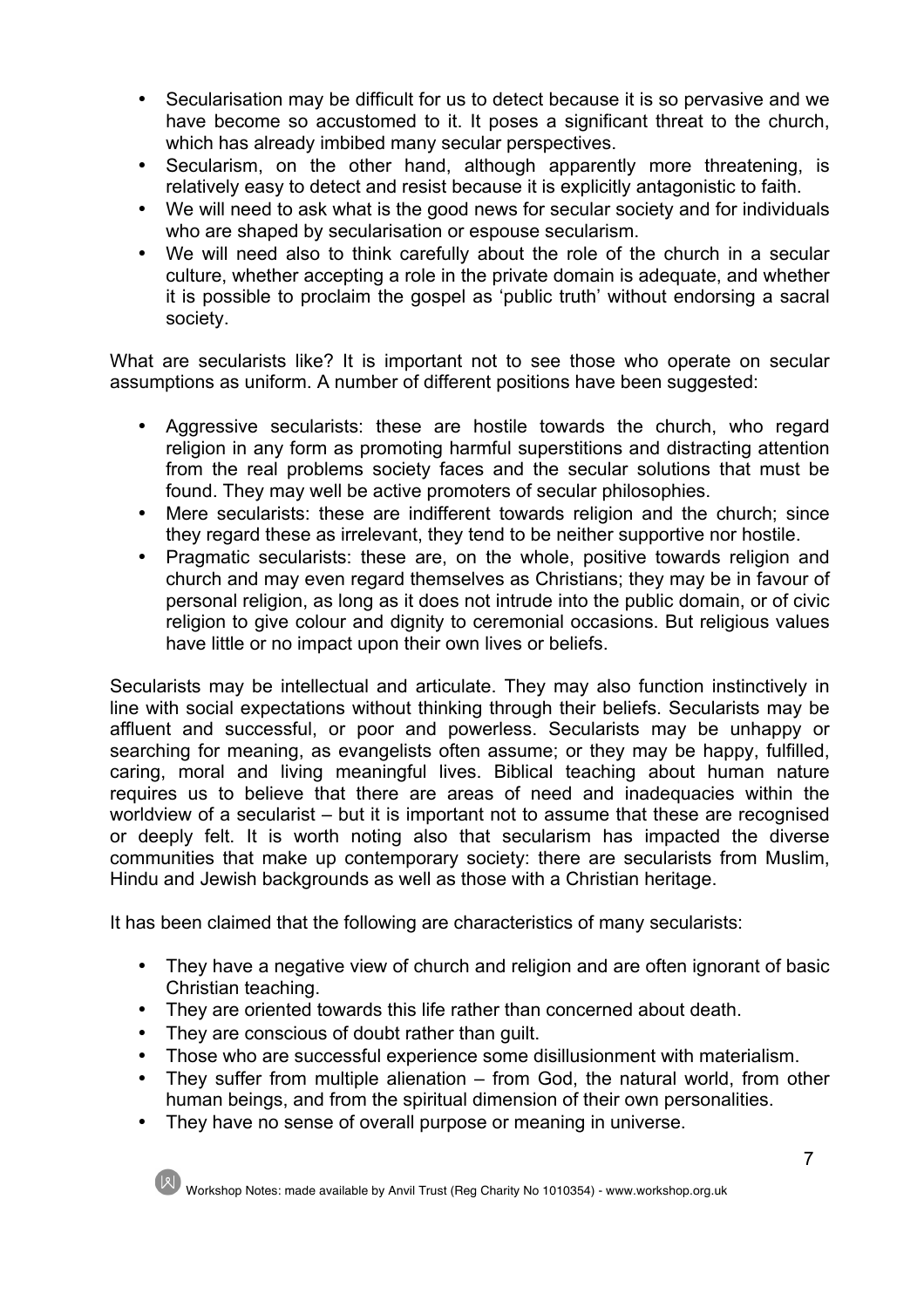# *Question*:

1. What kind of evangelistic strategy might your church adopt in order to share the gospel with secularists?

2. What message would you be trying to communicate?

3. What is the role and mission of the church in relation to a secular culture (as distinct from individual secularists)?

4. How can it challenge its relegation to the private domain?

Or should it accept this and adapt?

# **FROM MODERNITY TO POSTMODERNITY**

# **A worldview in transition**

The prefix 'post-' can be found attached to many words in contemporary writings, especially those deriving from sociologists, such as: post-industrial, post-Christian, post-Marxist, post-colonial, post-structural, post-feminist, etc.

'Post-' simply means 'after'. These terms, therefore, have a limited meaning: they imply that one era has come to an end, but they say little about what follows. But some of them provide further evidence of the conviction we noted earlier – that western culture is in trouble, even crisis, because the long-dominant secular worldview is no longer adequate. It seems that new ways of thinking are needed and that these are, in fact, already emerging. The most familiar of these 'post-' words is *postmodernity*.

This term is an indication that the modern worldview is under threat. This worldview has some remarkable features and has brought significant benefits to our society. But it also has weaknesses, many of which have become increasingly clear during the 20th century. Its underlying assumptions have been challenged by many scientists, sociologists, economists and philosophers, as well as by theologians. Some of its weaknesses can be related to the list of convictions we considered earlier:

• The reliance placed by society on reason and science is inadequate. Reason is not the only basis upon which decisions are taken. Science does not have all the answers, nor is it equipped to deal with certain questions. The exclusion of other areas of human experience in making discoveries and decisions is unhelpful. The persistence and resurgence of religion in secular societies offers significant evidence that a rationalist and secularist worldview is unsatisfying.

The claim that objective knowledge can be obtained by keeping subject and object apart is now widely regarded as illegitimate. Such separation is impossible – there is interaction between the scientist or researcher and the object under investigation. Pure objectivity is an illusion: there are inevitably presuppositions are involved, which need to be taken into account in evaluating data obtained and conclusions reached. Not only is this claim unsustainable; it is also dangerous. It results in a mechanistic approach to the world and exploitation of the environment.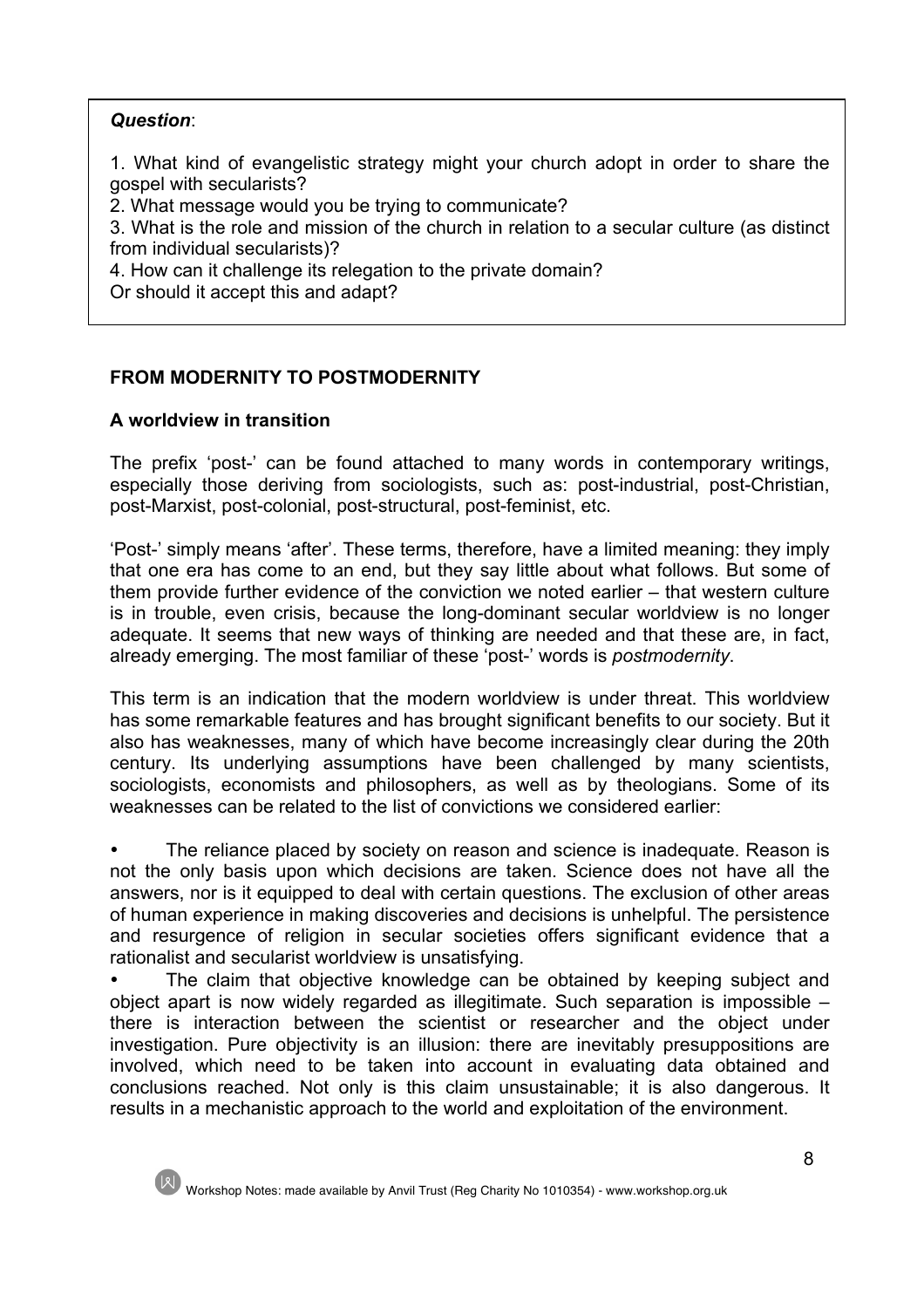Interpreting the universe purely in terms of the interplay of cause and effect is reductionist, excluding questions of meaning and purpose that are important to everyone. We cannot live as human beings in a world that has no meaning or within a worldview that excludes such questions.

The optimism that all problems are inherently solvable  $-$  and will indeed be solved as humanity progresses towards maturity – has been almost destroyed. The evolution of the human race towards maturity has received a major setback through the experience of two world wars and a host of other conflicts that have revealed what little progress has been made in relating with one another. Material development for one part of the world has been attained through exploiting the rest of it. Advances in technology have solved some problems but have created others, and the destruction of the world and its human passengers through nuclear warfare, plagues or ecological disaster is now recognised as a possible accomplishment of such 'progress'.

The division between facts and values is now generally thought untenable. All facts are interpreted facts: there are no 'value-free' facts. Belief systems give a framework within which facts make sense. Scientists and historians (among others) operate with their own belief-systems.

• The emphasis on freedom, autonomy and individualism – which was liberating as a reaction against an earlier, more restrictive culture – has militated against community development and the achievement of greater social justice. It is more readily accepted now that persons only really know themselves as 'persons in relationship'.

The secular worldview remains influential, but it is no longer as dominant and free from critique as it once was. The mood of optimism and sense of inevitable progress has given way to a mood of uncertainty, cynicism and pessimism. The contemporary situation seems to be that we live in a culture where a worldview is crumbling, but where no clear alternative emerging. 'Postmodernity' is the term many are using to describe this change of mood and uncertainty about the future. We live – and engage in mission – in a period of cultural transition.

# **Postmodernity**

Postmodernity has become a popular term in a wide range of disciplines from architecture to sociology, from literary criticism to philosophy. Although it was first used in the 1930s, it became more familiar in the 1960s. There is now an enormous amount of literature on various aspects of postmodernity and attempts to apply postmodern thinking to every conceivable subject. Some of this is intellectual and abstruse; but there are also popular expositions.

Postmodernity is not easy to define because of its scope and the many variations in the ways it is used. Indeed, some have grown weary of the term and have suggested that it has been so overused as to make it useless. Its continuing popularity, however, means that we still need to grapple with its implications. Postmodernity is perhaps as much a mood as a set of beliefs. It carries a range of meanings:

Some use it to mean that modernity is moving into a new phase, denying that this worldview is in terminal trouble. Barry Smart writes: 'Postmodernity offers us the possibility of a critical view of modernity. Not the end of modernity, but the possibility of

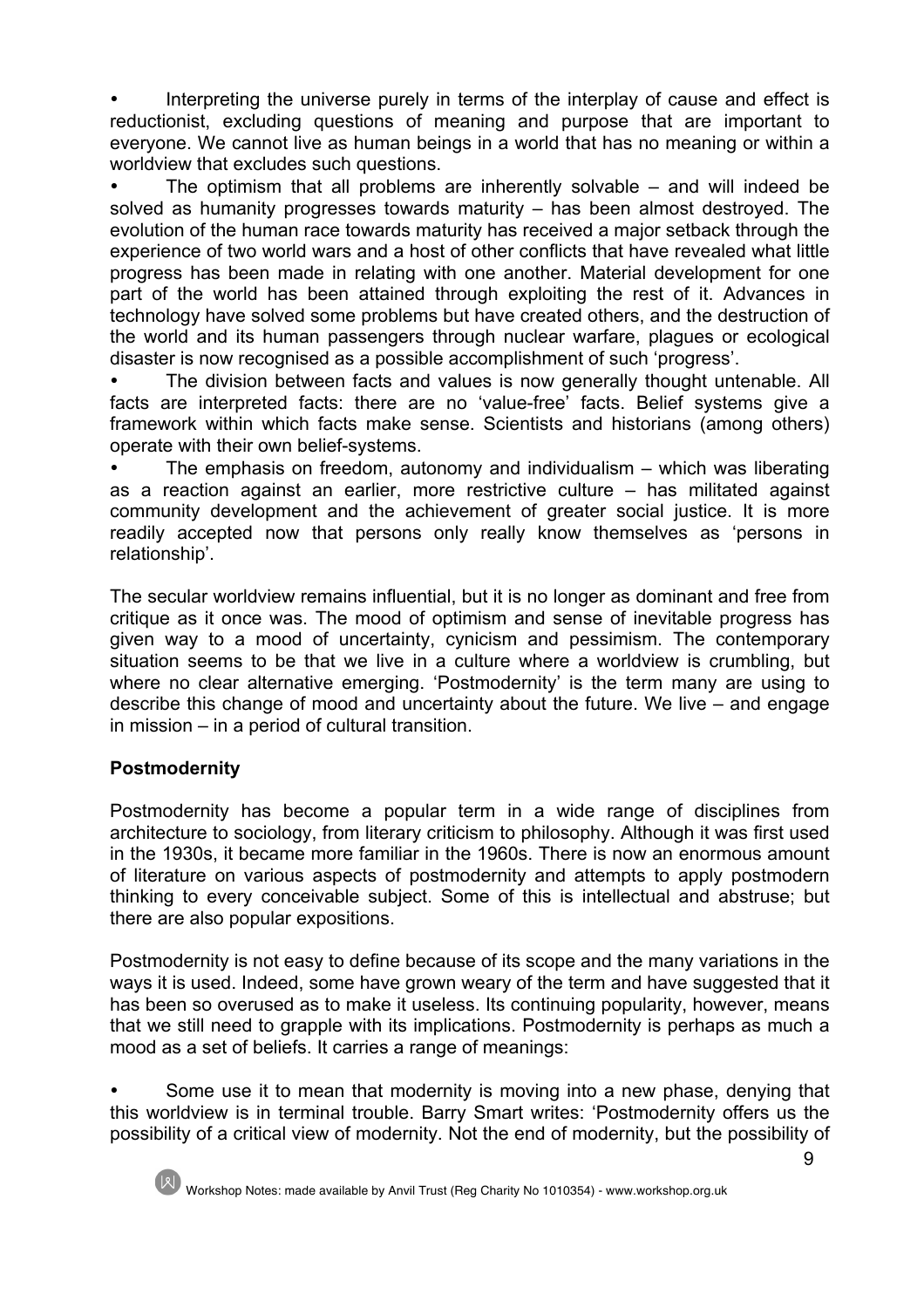a reconstituted modernity. Calling modernity to account, demanding that the costs as well as the benefits are acknowledged, the unintended consequences and the limits recognised, postmodernity represents … modernity coming of age'. Others speak of the 'radicalisation' of modernity, denying that we have moved into a 'postmodern social universe'. Others speak of 'liquid modernity'.

Some use it to signal the collapse of modernity, arguing that postmodernity has no distinctive content of its own but simply marks the end of an era. Graham Cray writes: 'One of the best descriptions of post-modern culture is that of 'shopping', that the world and all of history is a vast supermarket, and you can just pick out the ingredients you like, and assemble them into your own version of something.'

• Some use it to describe features of a distinctive worldview that is coming into being, albeit not yet fully formed. Mike Featherstone writes: 'To speak of postmodernity is to suggest an epochal shift or break from modernity involving the emergence of a new social totality with its own organising principles.'

Common to these interpretations is a recognition that we live in a time of cultural uncertainty. What is unclear is whether this will lead to the emergence of a new and more diversified culture, or to a reassertion of the culture of modernity, either in a chastened and modified form, or with renewed vigour. The export and globalisation of modernity over recent decades means that, whatever the impact of postmodernity in the West, modernity will remain a significant component in the culture of the global village, with every prospect of recapturing its erstwhile heartland.

The main features of postmodernity (apart from the above critique of modernity) might include:

- A commitment to relativism in relation to questions of truth. There are no absolutes. Truth is in the mind of the believer as much as beauty is in the eye of the beholder.
- There is no 'big story' or metanarrative. Any attempt to claim that there is becomes oppressive and excludes other stories and the people who tell them.
- Meaning is subjective rather than objective. When reading a novel, for example, the original intention of the author of the novel is irrelevant: a text means whatever the reader understands by it.
- Spiritual values are significant and belief systems must be taken seriously, though without allowing claims to exclusivity. Society is secular in the sense that no one value system will dominate, but not in the sense that spirituality will be downgraded.
- Imagination is necessary as well as rationality.
- The world is seen through a biological rather than a mechanistic model: concern for the environment is vital.
- Understanding humanity as part of the environment rather than separate from it will enable us to treat the earth more responsibly.
- There is a search for wholeness through diverse philosophies and techniques.
- Institutions, hierarchies and structures are distrusted in favour of networks and grass-roots activities. Styles of organisation and leadership are changing. Male domination and patriarchy are challenged.
- $I$  Iconoclasm a refusal to give respect to established traditions or to take anything, including itself, too seriously; an emphasis on what is chaotic and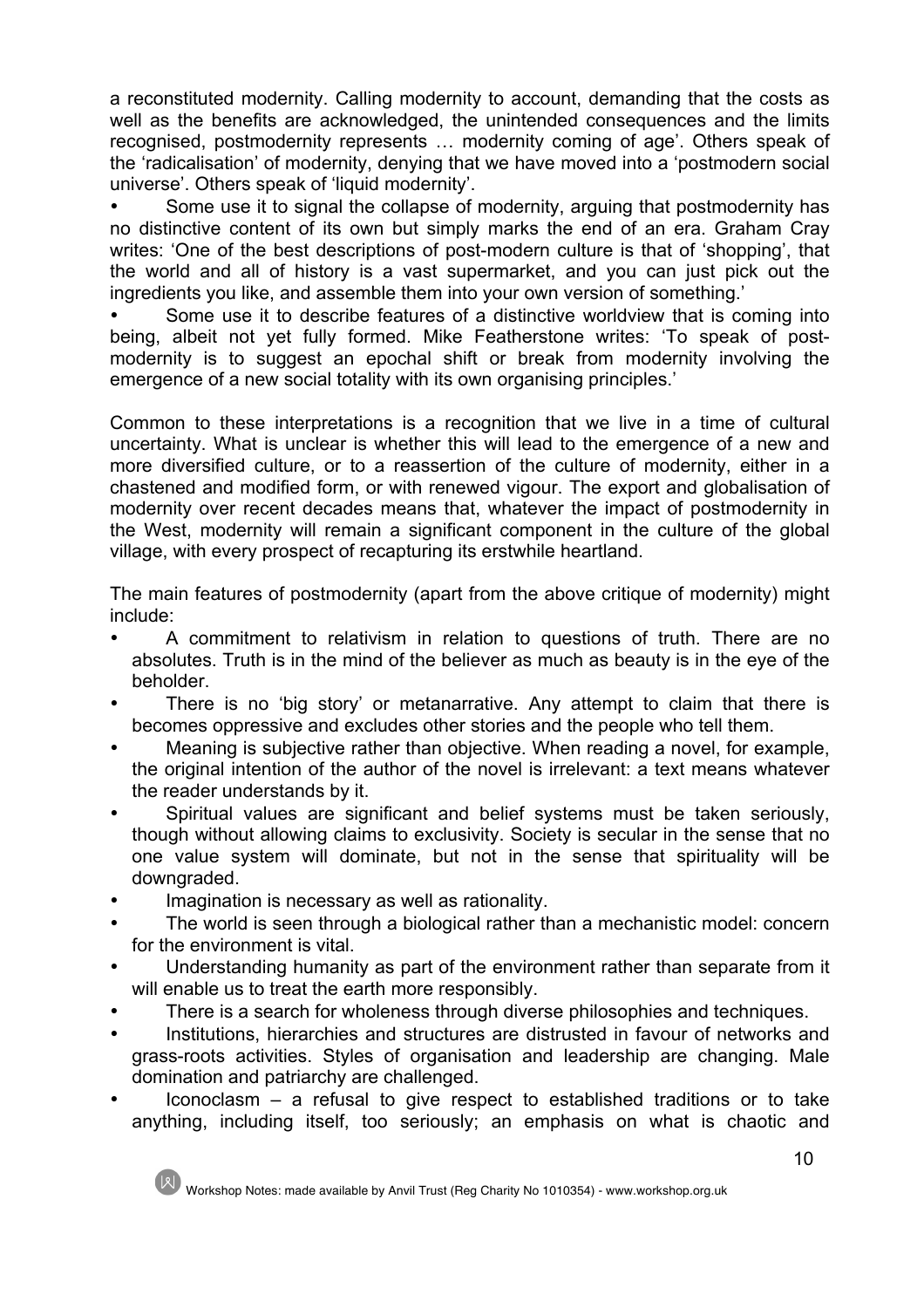fragmentary rather than on order and harmony. This can be seen at a popular level in both pop videos and modern advertising, with their constantly changing images.

- A readiness to hold together contradictory beliefs; a 'pick 'n' mix' society, including pick 'n' mix religion: Graham Cray illustrates this with the story of singer Peter Gabriel, who had both of his children confirmed and christened at the Self Realisation Fellowship in Los Angeles. His wife reported: 'It was lovely actually. A mill in the middle of this wonderful lake and they were christened in six different religions.'
- Pluralism a commitment to choice at every level; questions of truth are set within a context of pluralism.
- A recognition that modern culture is diverse, global and a constantly shifting set of sub-cultures.
- The medium as the message, an emphasis on style rather than content  $-$  as seen in the growth of style-based rather than content-based magazines.
- Deep scepticism.

# **The New Age movement**

One well-known expression of and reaction to postmodern culture is the so-called 'new age' movement – a movement that is far from uniform and as difficult as postmodernity to delineate or summarise. The 'movement' has many points of entry, embraces diverse concerns and interests and is highly resistant to classification or institutionalisation. In this it is very much a postmodern phenomenon.

New age ideas have undoubtedly been very popular over the past 25 years or more, although there is growing evidence that any sense of a 'movement' is evaporating. It is difficult to assess the number of (almost entirely white, middle-class) people who are committed to the worldview that undergirds these ideas. There is a tendency to pick and mix ideas and practices that individuals find attractive. But new age ideas have become influential and are often taken for granted in many sectors of society. This has resulted in a kind of 'designer-spirituality' – which challenges the supposed secularity of western society but is often rather vague, undemanding and individualistic.

Michael Green has offered a list of the philosophical principles on which new age thinking is based:

- Monism the belief that all reality is one, like a seamless robe, so that all differences are illusory.
- A belief that the divine is impersonal a force, essence or energy.
- Pantheism everything is God, the divine spirit infuses everything.
- Human beings are divine.
- There are no moral absolutes, evil is illusory.
- Our resources are within us salvation comes from within.
- *Karma* (wrongdoing) leads to suffering and the need for reincarnation but moral evil is illusory, so we need, not forgiveness, but illumination and release from ignorance.
- Paranormal powers are available to us.
- All religions are essentially one.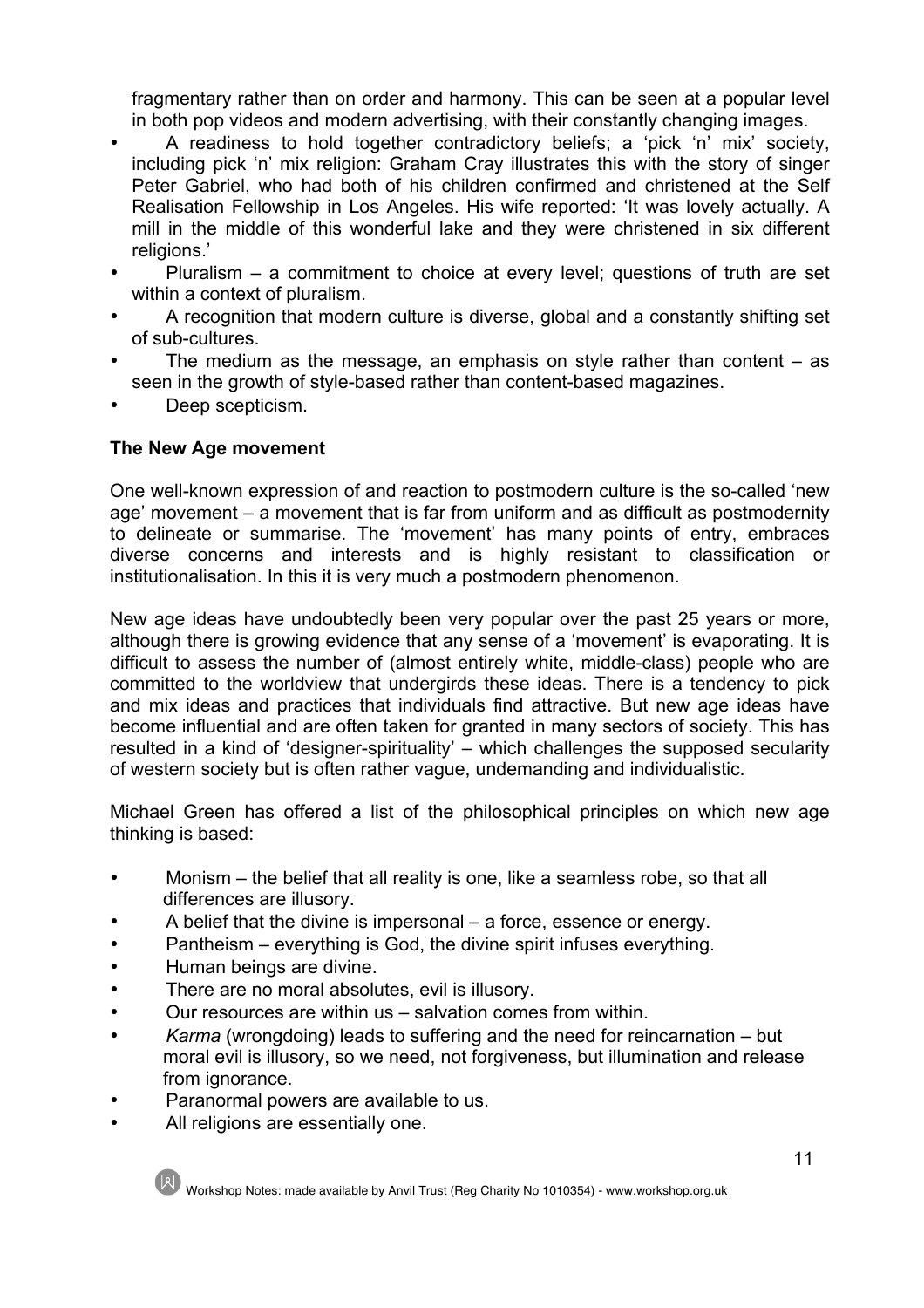• The human race is evolving towards the new Age of Aquarius, planetary unity, peace and prosperity. Dogma, reason, division and ignorance hinder this process and must be swept away.

Why has this philosophy or religion – which is in most ways a westernised version of the ancient approaches of Hinduism or Buddhism – been popular in recent years?

- It is part of the postmodern reaction against materialism and secularism.
- It contains a perennially popular emphasis on self-realisation and human potential.
- In a world of religious rules and religious conflict, it offers freedom from dogma and also from undue moral restraint.
- It addresses issues that have been neglected or badly handled within western culture (e.g. care of the environment).
- In a culture where spirituality is back in vogue, it purports to fill the spiritual vacuum left by the decline of Christianity in Europe.
- It offers hope of better times to a weary and cynical society, unimpressed by the claims of modernity and affected by the despairing mood of postmodernity.

Christians have reacted in various ways to the new age movement:

- Some have been proponents of conspiracy theories.
- Some have been antagonistic to demonic elements in this philosophy.
- Some have identified positive elements that are a challenge to the churches.
- Some have embraced new age ideas to the point of syncretism.

*Question*: How do you think the churches should respond? What kind of church would be attractive to someone from a new age background?

# **Modern, postmodern and premodern**

Identifying dissatisfaction with modernity and features of what many are describing as postmodernity does not mean that a new worldview has come to dominate Europe, let alone the rest of the world. We are in a period of uncertainty, of transition and of cultural turbulence, the outcome of which will not be known for some time. There may be evidence of the features we have described as postmodern, but there are also other trends and crosscurrents.

There is the continuing and pervasive influence of technology that is based on the culture of modernity. In other parts of the world, the culture of modernity exported from the West continues to advance rapidly into cultures that seem powerless to resist its onslaught. In the West, the techniques of modernity are used to promote the message of postmodernity: for most, postmodernity does not require the dismantling of the gains of modernity but the metamorphosis of the culture that produced such gains. The blend

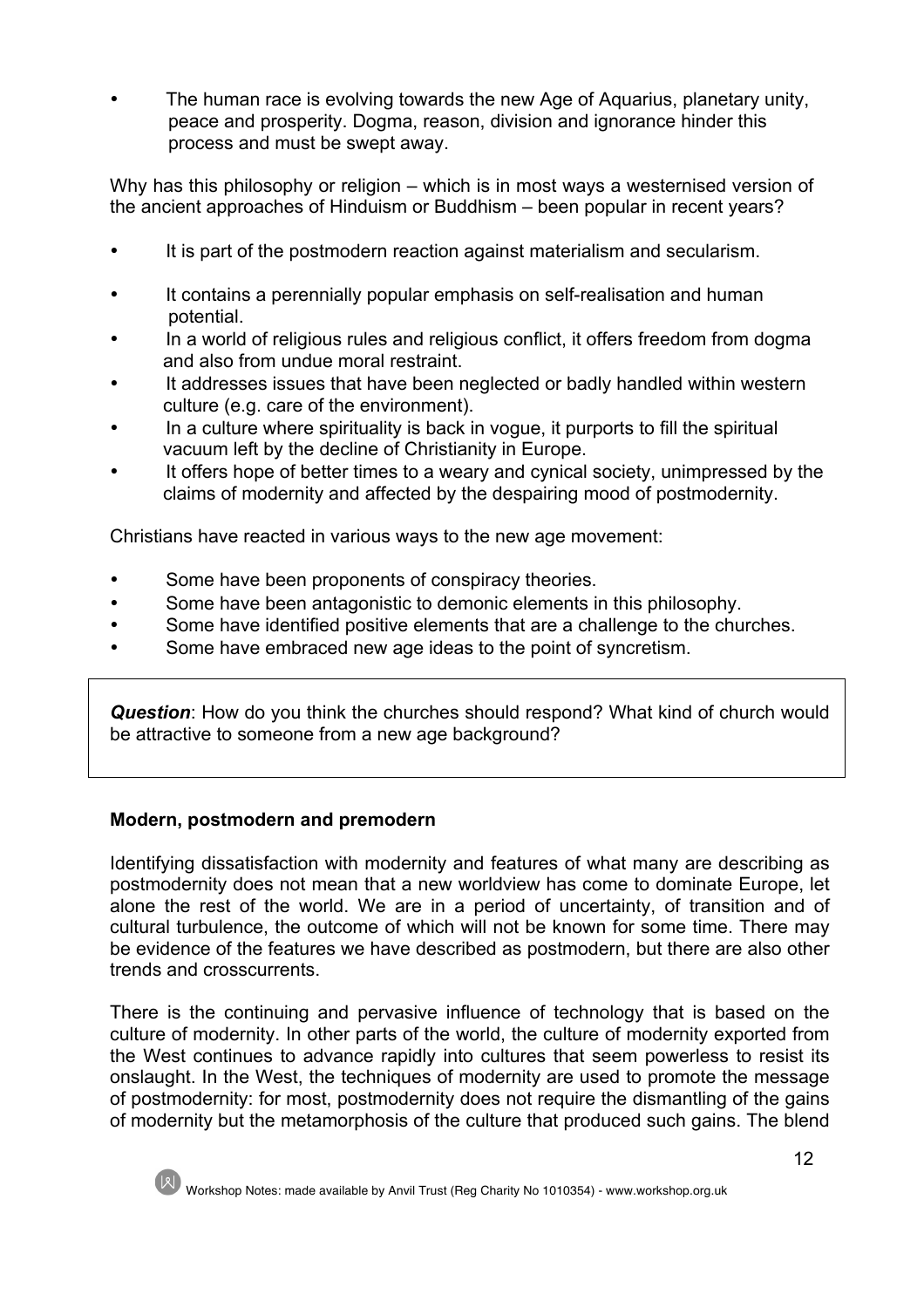of modern technology with spirituality is evident in films such as the *Star Wars* series, where 'the force' and military hardware operate in partnership. There is as yet no way to know whether the influence of modernity will continue to be eroded and postmodern values and features will gather force, or whether modernity will make a comeback – chastened or reinvigorated – and dispel postmodern ideas.

There seems also to be a revival of interest in premodern cultures, especially in Celtic culture and religion, and in medieval and mythological themes. Themes and practices from ancient Eastern religions and pre-Christian European religions are being reappropriated. The questioning of modernity leads backwards as well as forwards, asking what values and heritage of earlier cultures were lost through the Enlightenment or even earlier through Christendom. Serious study of these cultures goes hand in hand with idealistic romanticism, but the search for roots is unsurprising in a time of cultural and spiritual uncertainty.

There is a revival also of fundamentalism in its various forms – Islamic, Christian, Hindu, secular, etc. This is a worrying feature of contemporary culture, threatening to return us to intolerance and violence, but it appears to be a desperate attempt to cling on to certainties in a time of doubt and transition.

Sometimes linked with fundamentalism, but a trend in its own right, is a revival of nationalism as a defensive response to globalism. Local culture and local rivalries take on renewed importance in a culture that is dismissive of such local heritage in an attempt to create modernist uniformity and uncertain about values and purpose under the onslaught of postmodernity. Shifting economic with political developments allow such nationalism to surface with a vigour – and often violence – that shocks those previously unaware of the depth of feeling and centuries of cultural oppression.

*Question*: What evidence for the contemporary cultural interweaving of modern, premodern and postmodern elements can you detect in recent novels, films, TV series or songs?

## **Mission in a postmodern society**

How do we respond to the postmodern dimension of the contemporary mission context? The challenge facing us as we consider mission in a postmodern environment is to remain flexible and alert, neither buying uncritically into an apparently emerging culture that may be short-lived, thereby leaving the church stranded in a cultural deadend; nor remaining 'trapped in a modernist mode' (Robert Warren), ignoring or resisting cultural changes that require clear and creative thinking about the shape and role of the church in society. Warren suggests we will need to be 'bilingual; able to relate to those who belong to the old order, as well as to those who live in the new'.

David Bosch describes this situation as a 'paradigm change' (a change in the way in which data is interpreted, a partial worldview shift), similar to others faced by church and society in previous centuries. He urges: 'Neither extreme reactionary nor excessively revolutionary approaches … will help the Christian church and mission to arrive at greater clarity or serve God's cause in a better way. In the case of each